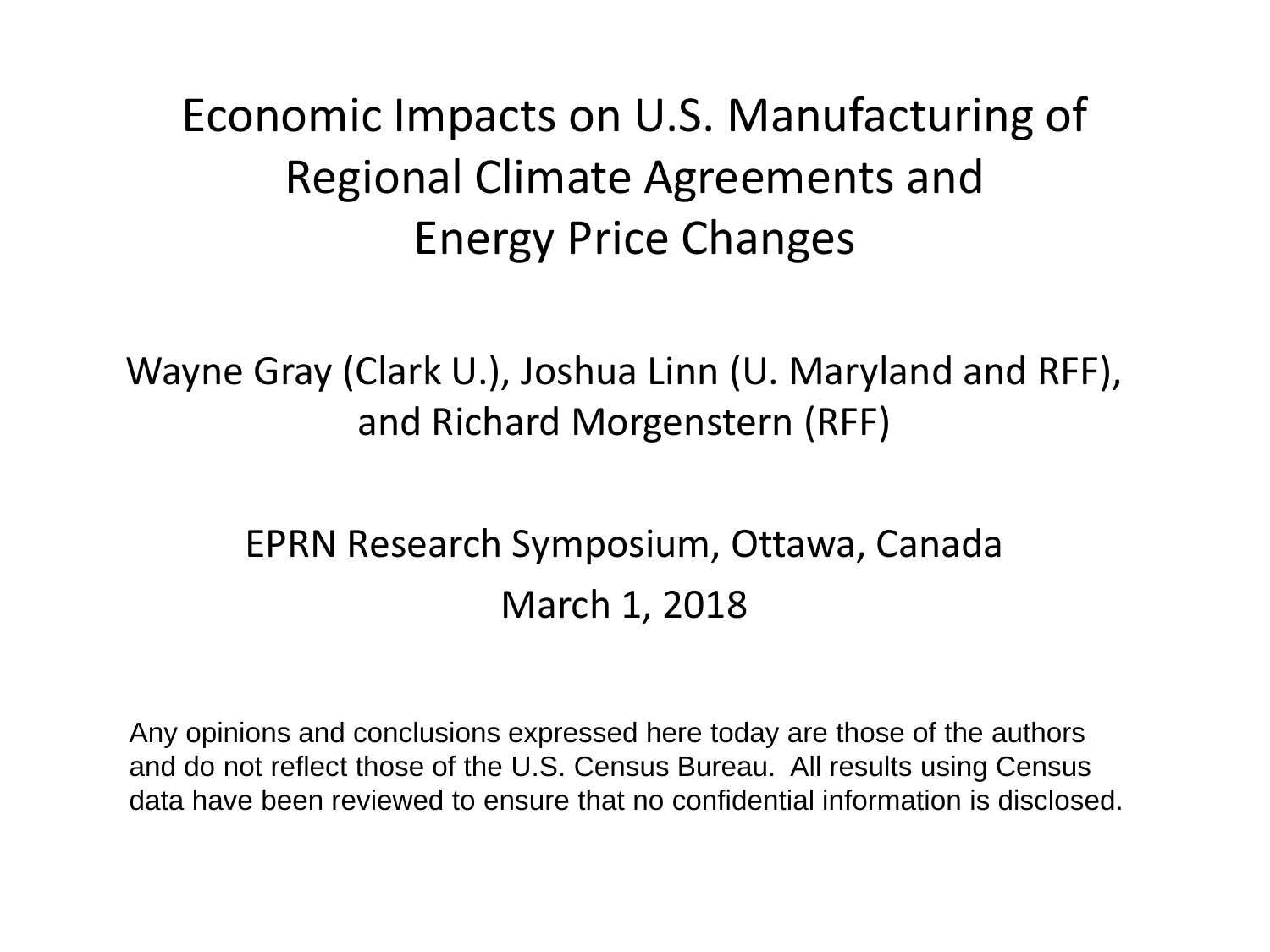### **Overview**

- Large decline in U.S. natural gas prices
	- Roughly 50% reduction in average NG prices, 2007-2012
	- Coincides with rebound in manufacturing employment post-2009
	- How much of increased employment comes from lower NG prices?
- Examine responses to energy price changes at the local level
	- Modeling past changes in county-industry employment
	- Based on past changes in electricity and fuels prices
	- Include other factors input costs, proximity to product demand
	- Simulate impact of actual 2007-2012 natural gas price decline
- Preview of results:
	- Small increase in overall manufacturing employment
	- Smaller impacts than prior studies, due to controlling for other factors
	- Larger impacts on high-energy industries (but smaller than prior studies)
- Related work on climate change
	- U.S. regional climate programs impacts of adding more states to RGGI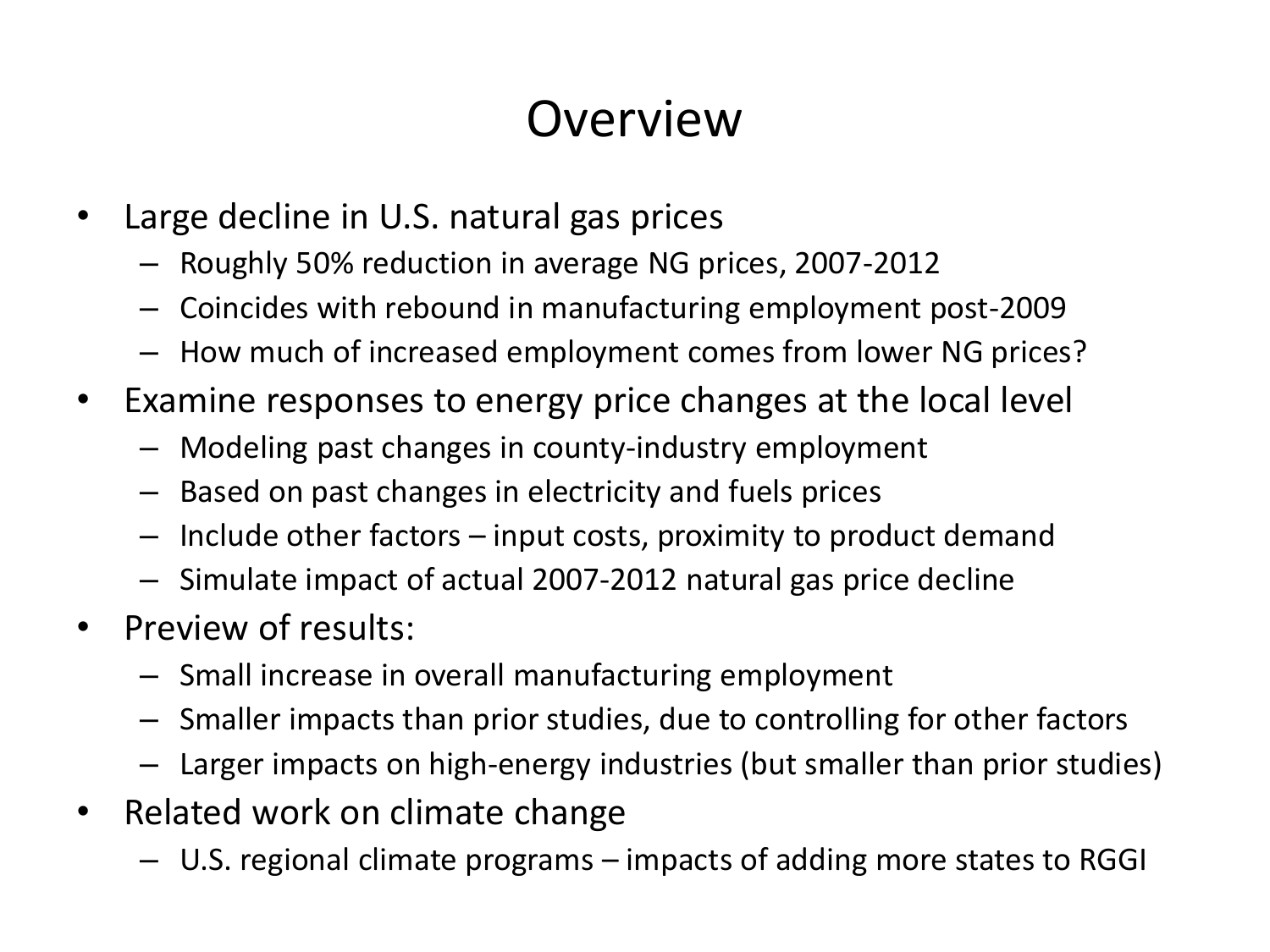# Existing Literature

- Melick (2014): 2-3% increase in U.S. manufacturing activity
- Kirat (2016): nearly 2% increase in U.S. manufacturing activity
- Hausman and Kellogg (2015):
	- Focus on gas-intensive industries (top decile)
	- Employment gains of 3.4% 9.1%
	- Most gas-intensive industry (fertilizer mfg) gets 14% employment gain
- Considerable literature on industry agglomeration
	- Include controls for cost and availability of non-energy factors
	- Include controls for proximity to product demand
	- Include controls for international trade (imports and exports)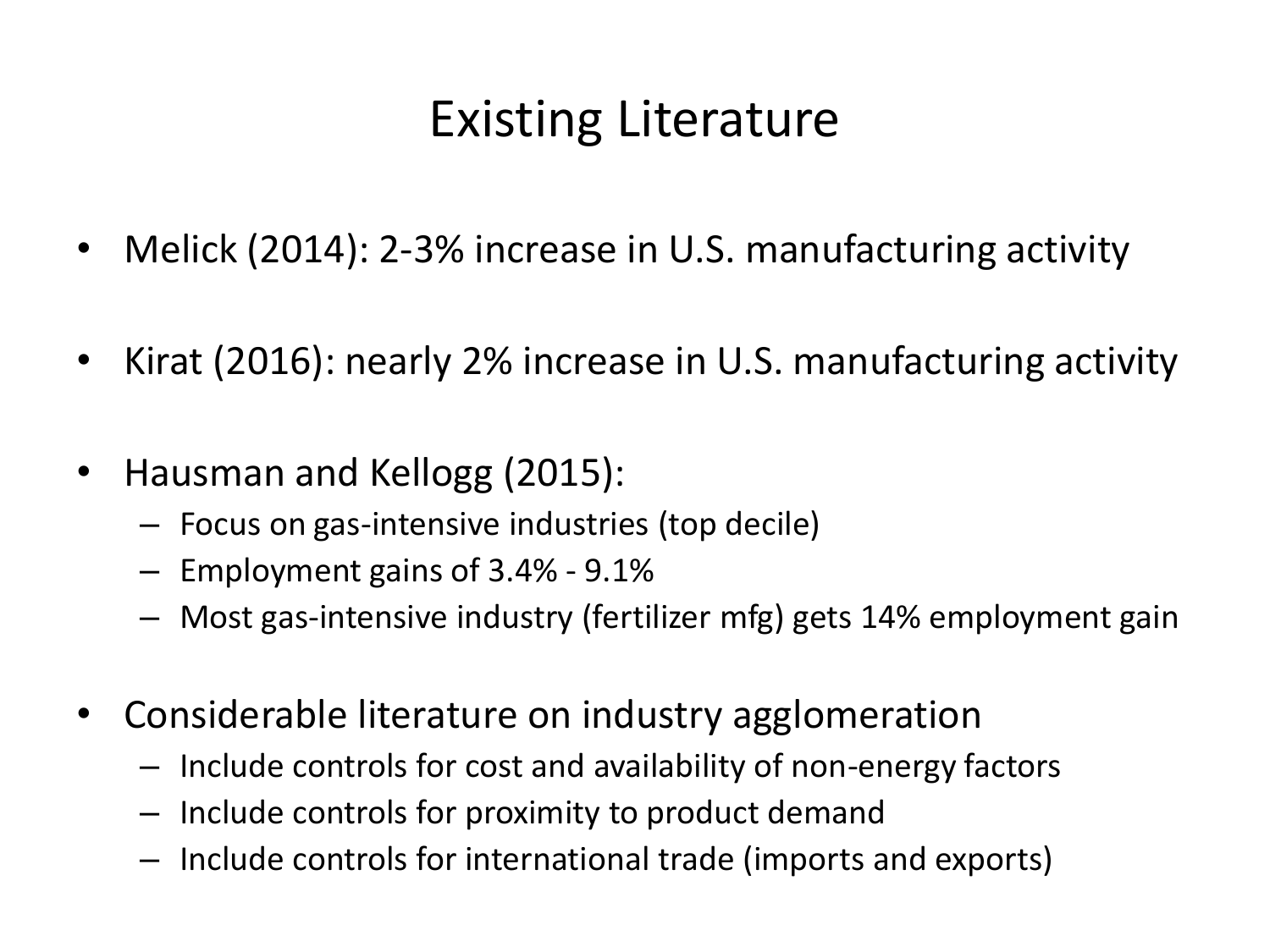#### Data

- Plant-level data from U.S. Census Bureau restricted-access data
- Census of Manufactures
	- Every 5 years, 1972-2012
	- Total employment
	- Aggregate to about one million county industry (NAICS-4) year observations
	- Covers all manufacturing industries, entire U.S.
- Energy price sources
	- Plant-level electricity prices
	- State/county-level natural gas prices
	- Industry-level electricity and natural gas cost shares
- Other inputs = industry usage \* county availability
	- Labor types: managers\*college, skilled\*HS, unskilled\*non-HS
	- Resources: livestock, timber, farm products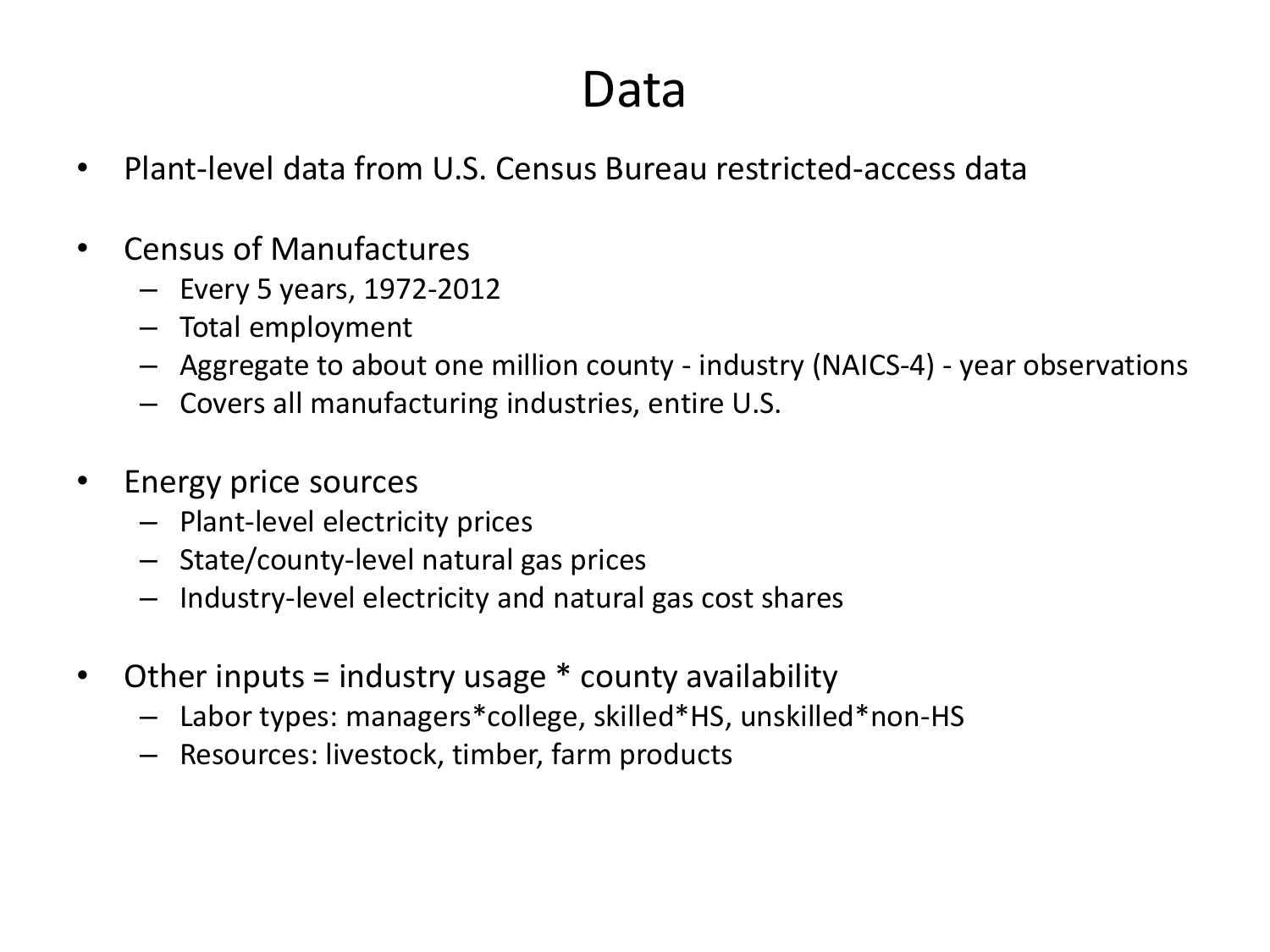# Estimation and Simulation

- Model estimated over full sample (1972-2012)
	- Explains 5-year changes in county-industry-year employment
	- Depends on 5-year changes in electricity, natural gas prices
		- Impact differs based on energy cost shares
		- Extra flexibility (spline) for natural gas price response
	- Test impact of including control variables (e.g. factor availability)
- Simulation
	- Done for each county-industry
	- Focus on actual 2007-2012 natural gas price declines
	- Includes predicted impact on electricity prices from cheaper NG
	- Calculate predicted 2007-2012 employment change
	- Compare to prediction with 0% NG (and electricity) price changes
	- Add up county-industry differences to national, state-level totals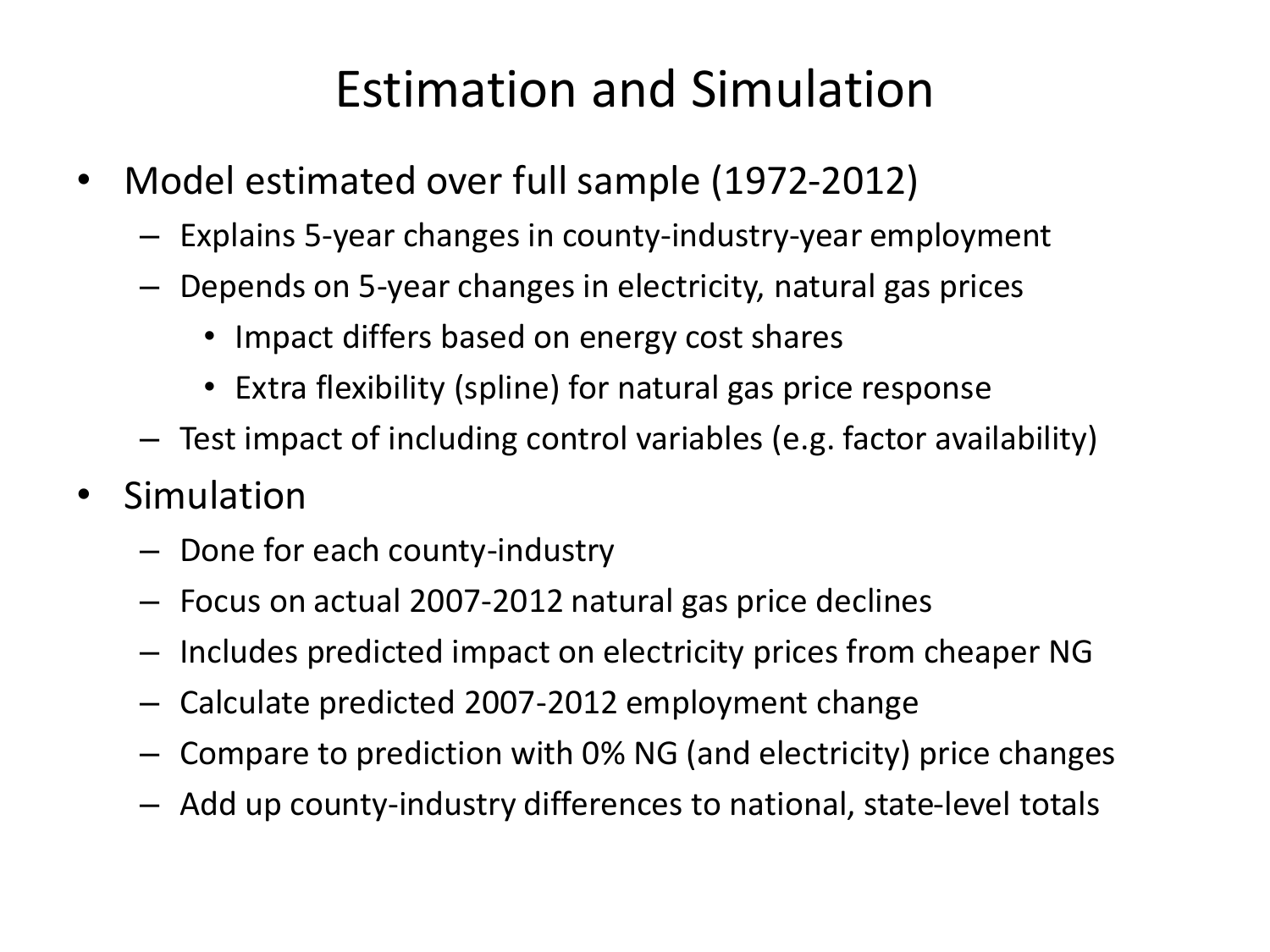### Variation across Industries, 2007-2012

|                      | All      | Low<br>natural gas<br>intensity | Medium<br>natural gas<br>intensity | High natural<br>gas intensity |
|----------------------|----------|---------------------------------|------------------------------------|-------------------------------|
| Change in employment | $-16.1%$ | $-19.2%$                        | $-15.1%$                           | $-12.2%$                      |
| Change in NG price   | $-50.7%$ | $-50.7%$                        | $-50.6%$                           | $-50.7%$                      |
| Elec cost share 1985 | 1.73%    | 0.99%                           | 1.40%                              | 3.17%                         |
| NG cost share 1985   | 1.11%    | 0.30%                           | 0.68%                              | 2.72%                         |

Note: Low = NG cost share <0.5%, Medium = NG cost share 0.5%-1.0%, High = NG cost share >1.0%.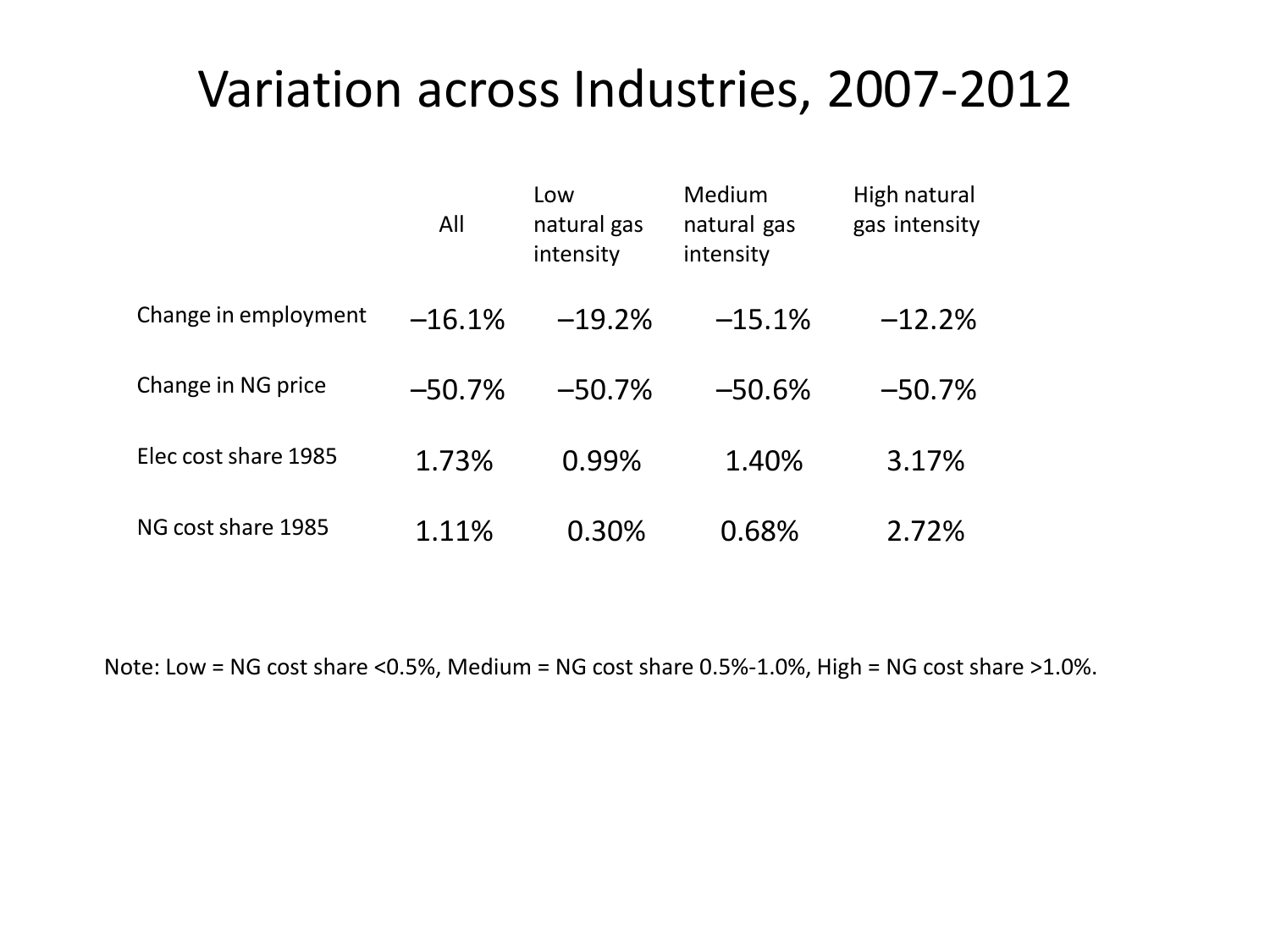### Employment Elasticities



Note: Natural gas cost shares from 0 to 6 percent; elasticities from +0.001 to -0.35.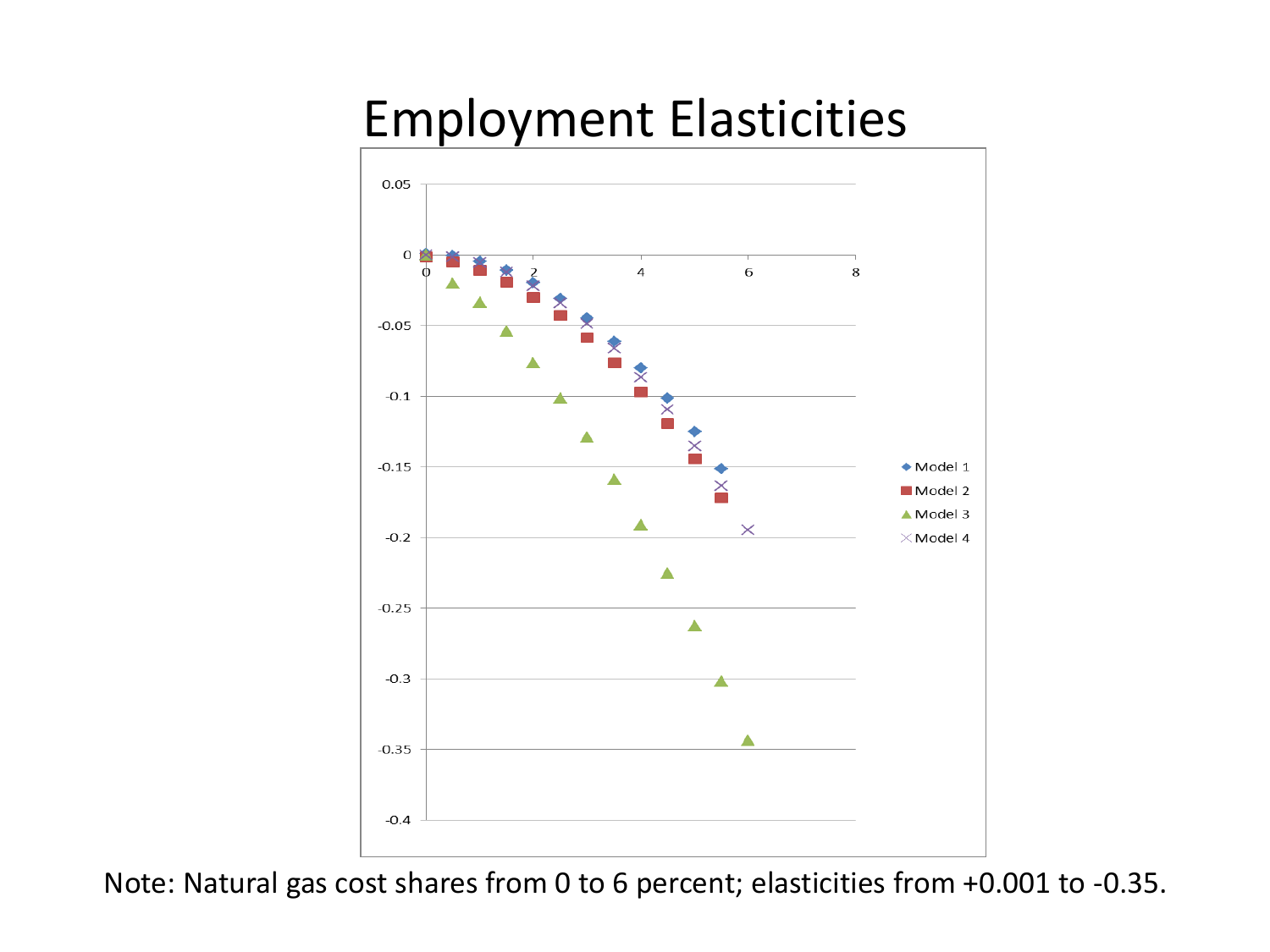# Impacts of Lower NG Prices on Employment 2007-2012

|                                              | All industries | High natural<br>gas intensity | Top decile NG<br>intensity |
|----------------------------------------------|----------------|-------------------------------|----------------------------|
| Model 1 (flexible NG, with controls)         | 0.61%          | 1.78%                         | 2.63%                      |
| Model 2 (less-flexible NG, with controls)    | 0.75%          | 1.95%                         | 2.78%                      |
| Model 3 (flexible NG, without controls)      | 1.95%          | 3.34%                         | 4.22%                      |
| Model 4 (less-flexible NG, without controls) | 0.86%          | 2.22%                         | 3.16%                      |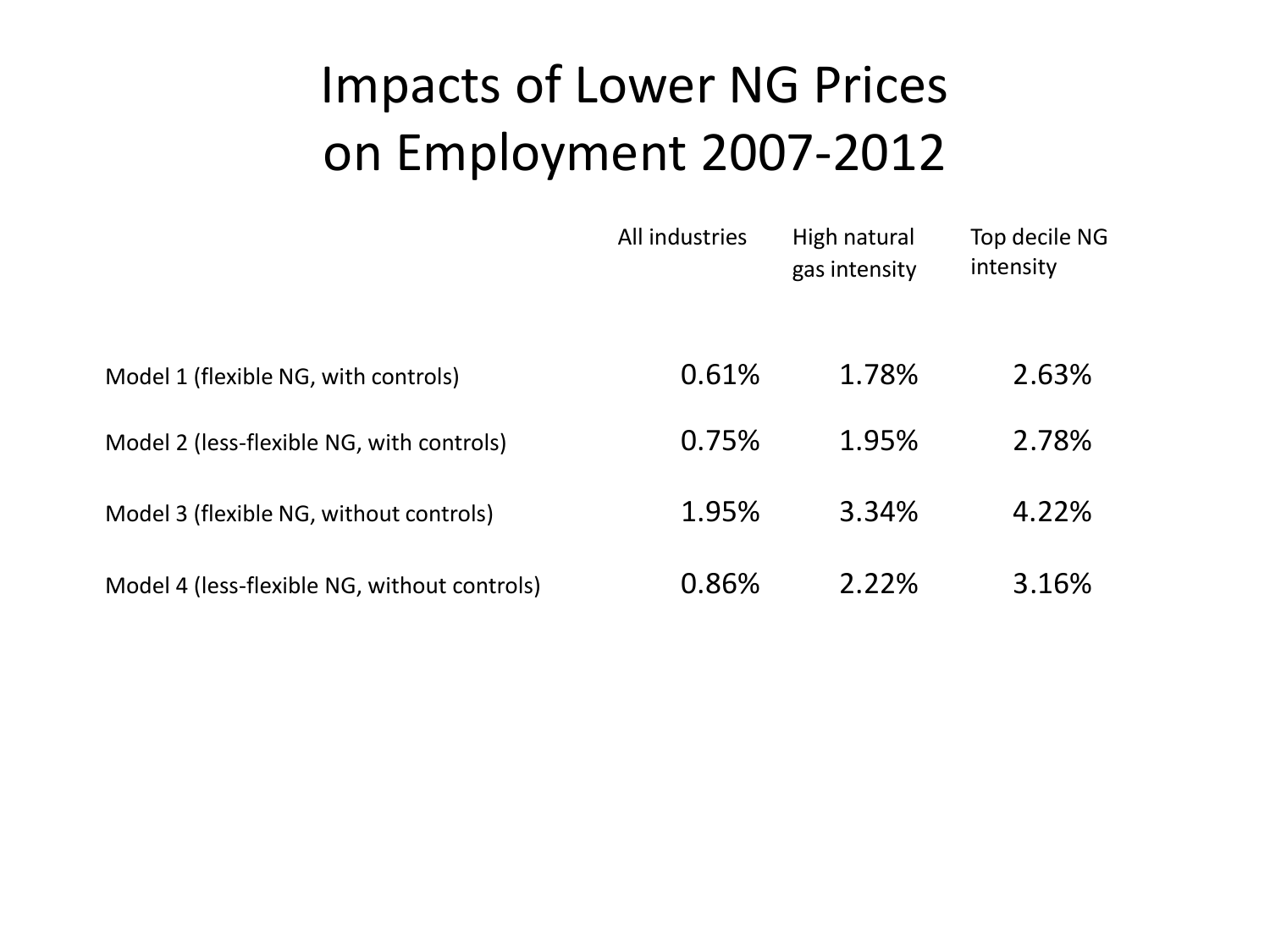#### Variation across Regions, 2007-2012

|                      | New England           | Middle<br>Atlantic    | East North<br>Central | <b>West North</b><br>Central | South<br>Atlantic |
|----------------------|-----------------------|-----------------------|-----------------------|------------------------------|-------------------|
| Change in employment | $-17.8%$              | $-19.4%$              | $-13.7%$              | $-10.2%$                     | $-21.1%$          |
| Change in NG price   | $-31.2%$              | $-16.4%$              | $-44.6\%$             | $-56.7%$                     | $-54.3%$          |
| Elec cost share 1985 | 1.69%                 | 1.71%                 | 1.72%                 | 1.72%                        | 1.76%             |
| NG cost share 1985   | 1.11%                 | 1.15%                 | 1.12%                 | 1.07%                        | 1.12%             |
|                      | East South<br>Central | West South<br>Central | Mountain              | Pacific                      |                   |
| Change in employment | $-21.5%$              | $-11.6%$              | $-13.2%$              | $-18.3%$                     |                   |
| Change in NG price   | $-71.2%$              | $-67.6%$              | $-41.0\%$             | $-37.8%$                     |                   |
| Elec cost share 1985 | 1.78%                 | 1.74%                 | 1.72%                 | 1.69%                        |                   |
| NG cost share 1985   | 1.06%                 | 1.12%                 | 1.09%                 | 1.13%                        |                   |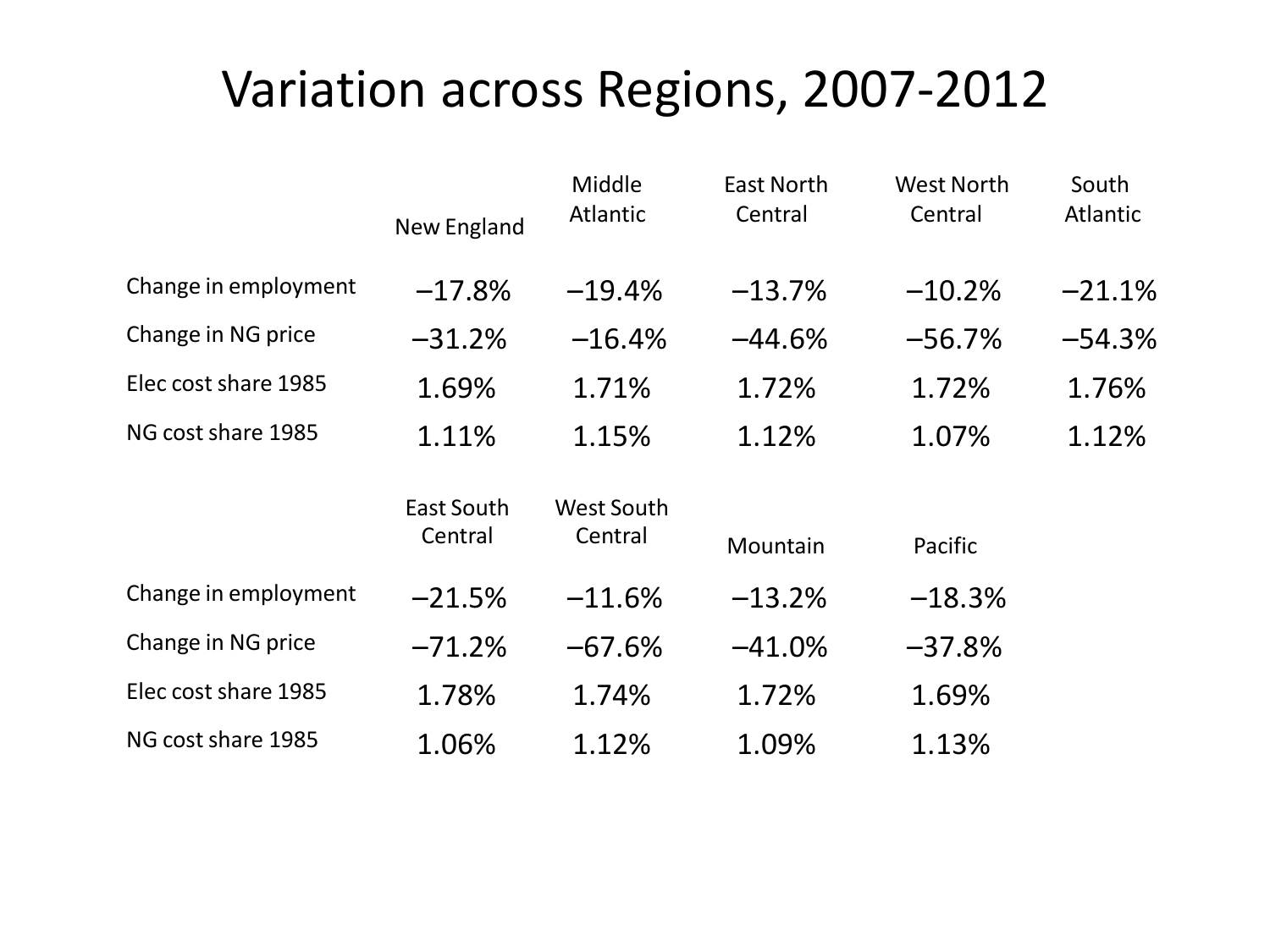### Estimated Employment Impacts



Top Decile Energy-Using Industries

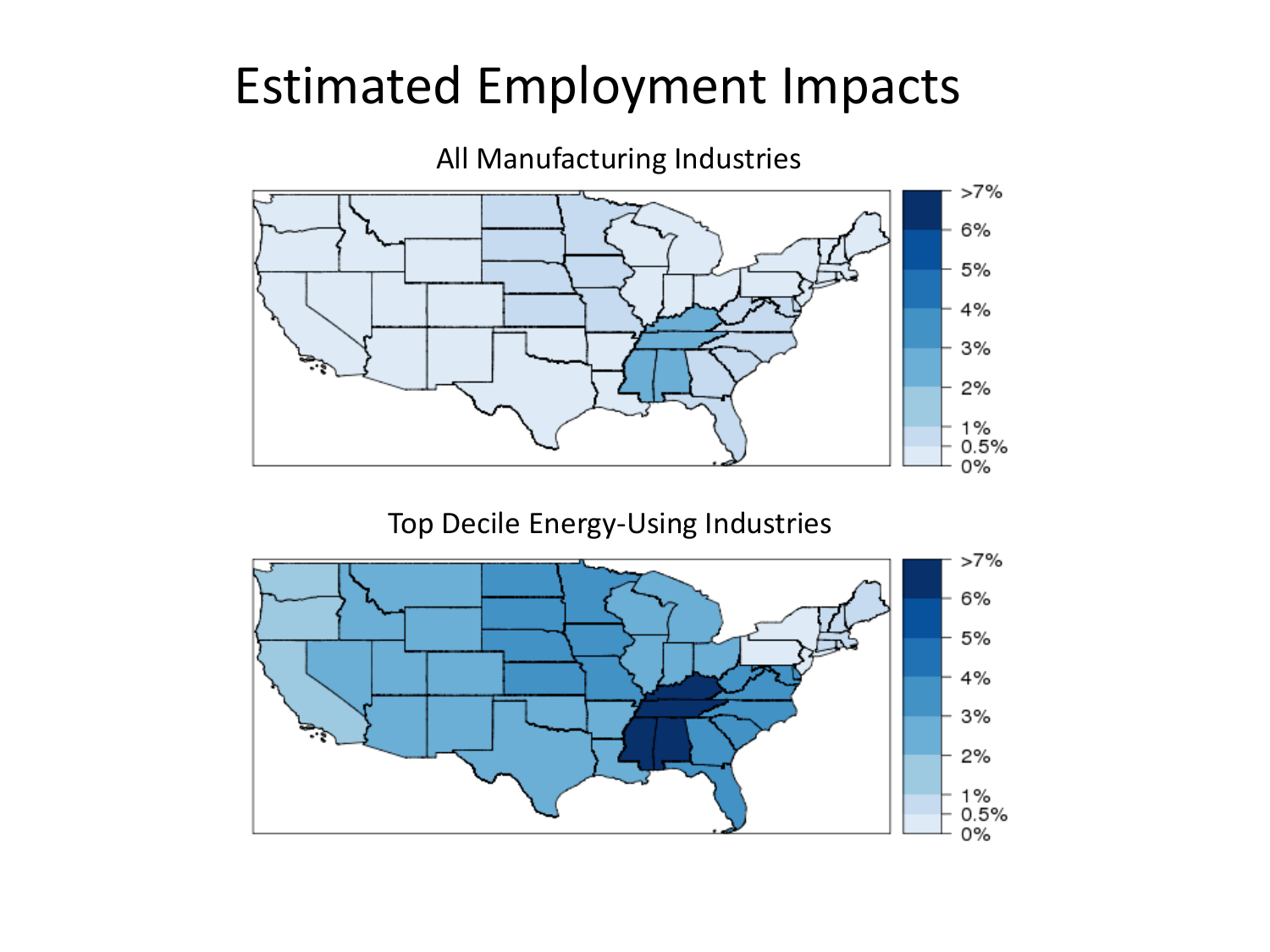### Conclusions- Natural Gas Prices

- Lower natural gas prices increased manufacturing employment
	- Relatively small impact (0.6%) relative to 2007-2012 decline (16.1%)
	- Bigger impact on high NG intensity industries (1.8%)
	- Explains sizable part of cross-industry employment growth differences
	- Smaller employment gains than prior literature suggested
	- Due (at least in part) to controlling for other factors
- Substantial regional variation in employment effects
	- Smaller gains in New England, Pacific
	- Larger gains in East South Central, West North Central
	- Primarily driven by regional differences in natural gas price changes
- Paper available online RFF Report January 2018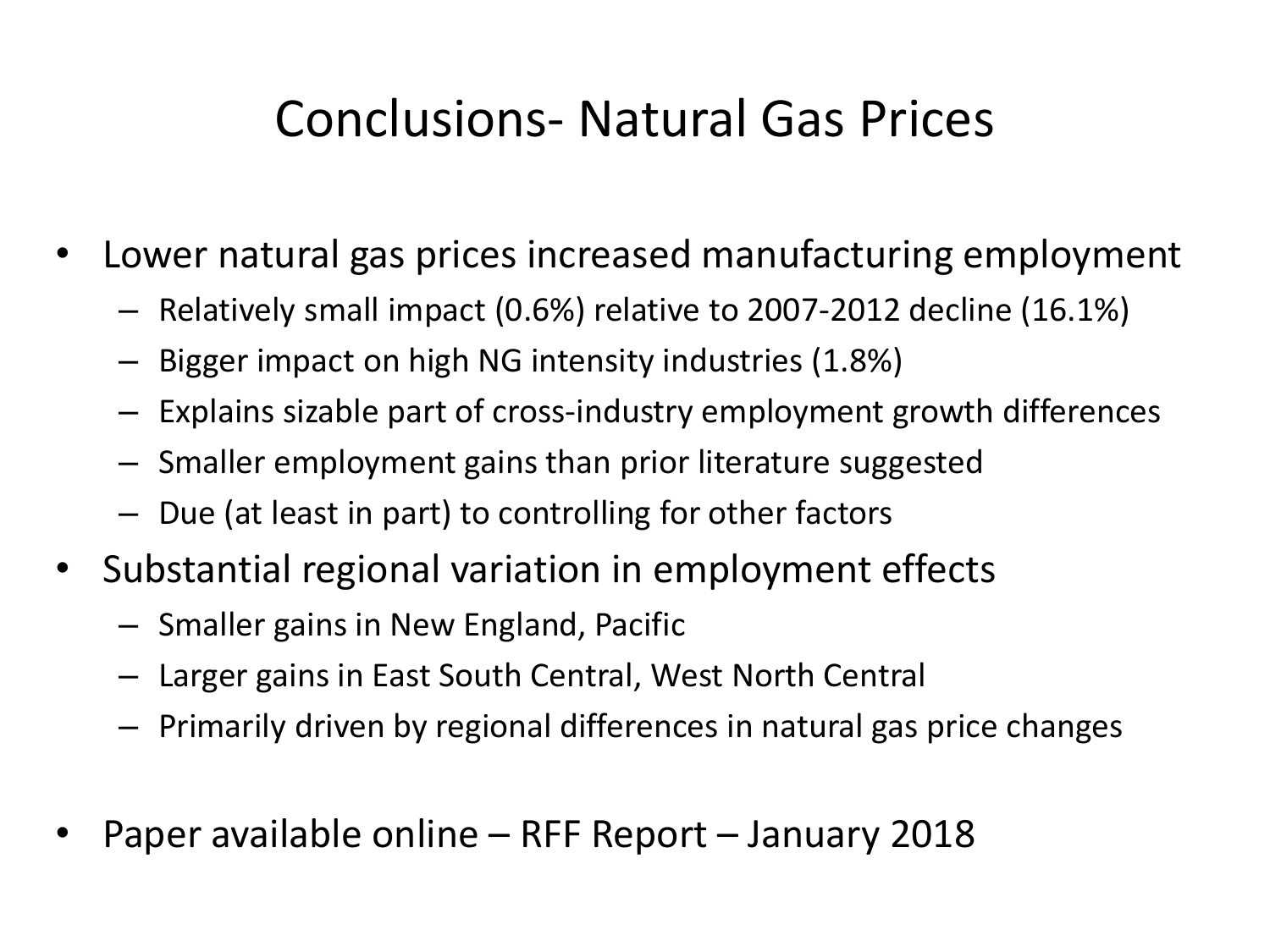# U.S. Regional Climate Programs

- Regional Greenhouse Gas Initiative (RGGI)
	- Initial agreement in 2005; seven Northeastern states
	- Currently 9 states New England and NY, DE, MD
	- Cap-and-trade program for greenhouse gases, starting in 2009
	- Covers fossil fuel-fired electric power generators
- Impact of RGGI (compared to "No-RGGI" alternative)
	- Difference between \$0 carbon price and \$10 carbon price
	- Higher electricity and fuels prices in RGGI states
	- Expect some reductions in economic activity in RGGI states
	- Expect some leakage of economic activity to neighboring states
- Suppose neighboring states join RGGI (NJ, PA)
	- Impacts on RGGI states, newly joining states
	- Spillovers to other neighboring states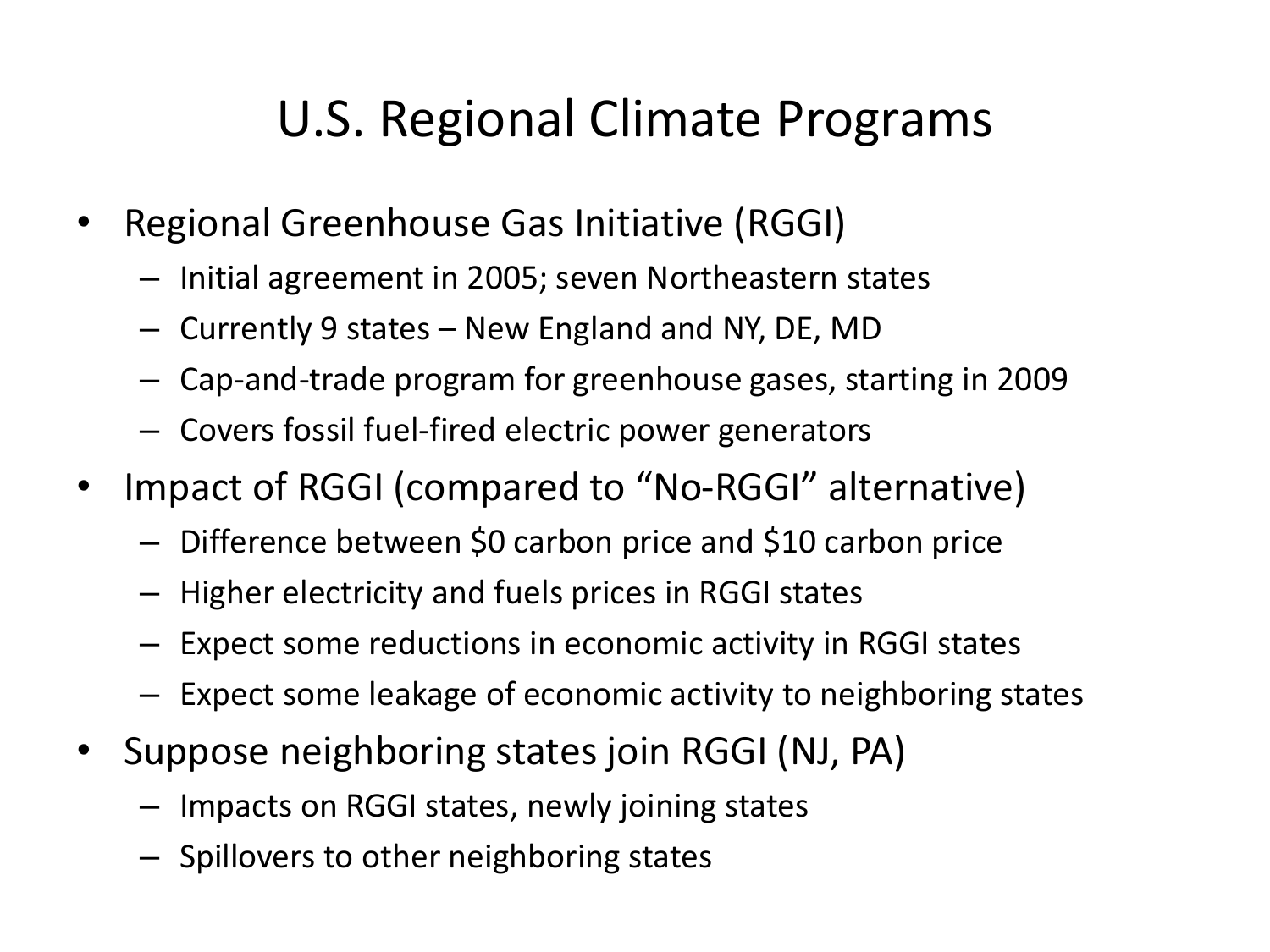# Model and Data

- Plant-level Census data, 1982-2011
	- All manufacturing industries
	- Energy prices and cost shares
	- Input-output table who buys what inputs
- Focus on competitors and energy prices
	- Average for same 6-digit industry in states within 500 miles
	- Own vs. competitors, electricity and fuels prices
	- Direct and indirect energy costs (indirect=materials purchased)
	- Control for labor costs and product demand growth
- Estimated for 8 industry groups, based on energy intensity
	- Allows for different sensitivity to energy prices across groups
- Simulate impact of higher energy prices in RGGI states
	- Aggregate plant-level impacts to state-level totals
	- All industries and energy-intensive industries (top 25%)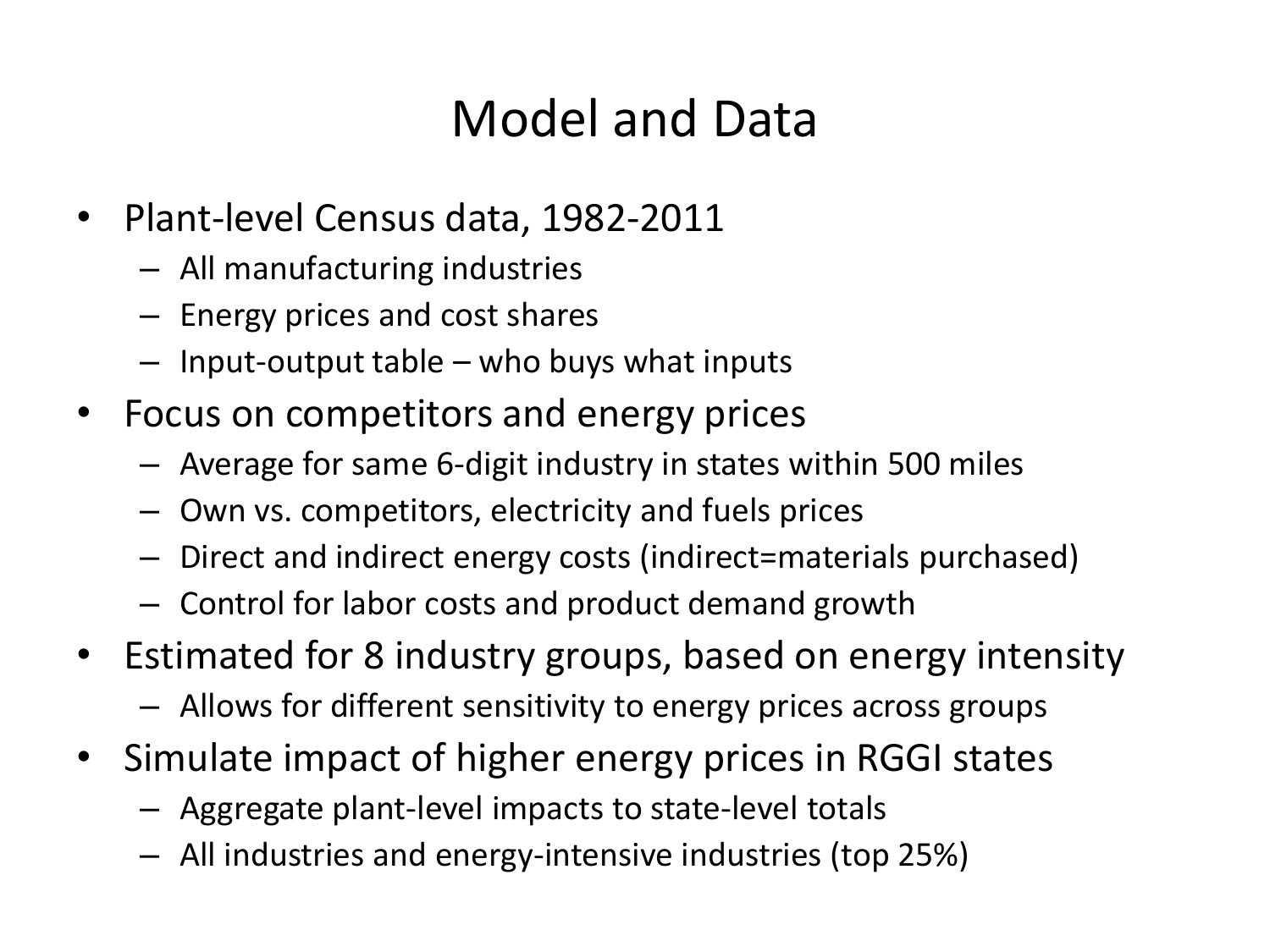#### RGGI – Employment – All Industries

RGGI RGGI + PA RGGI + PA RGGI + PA + NJ



Impacts range from +4% to -6%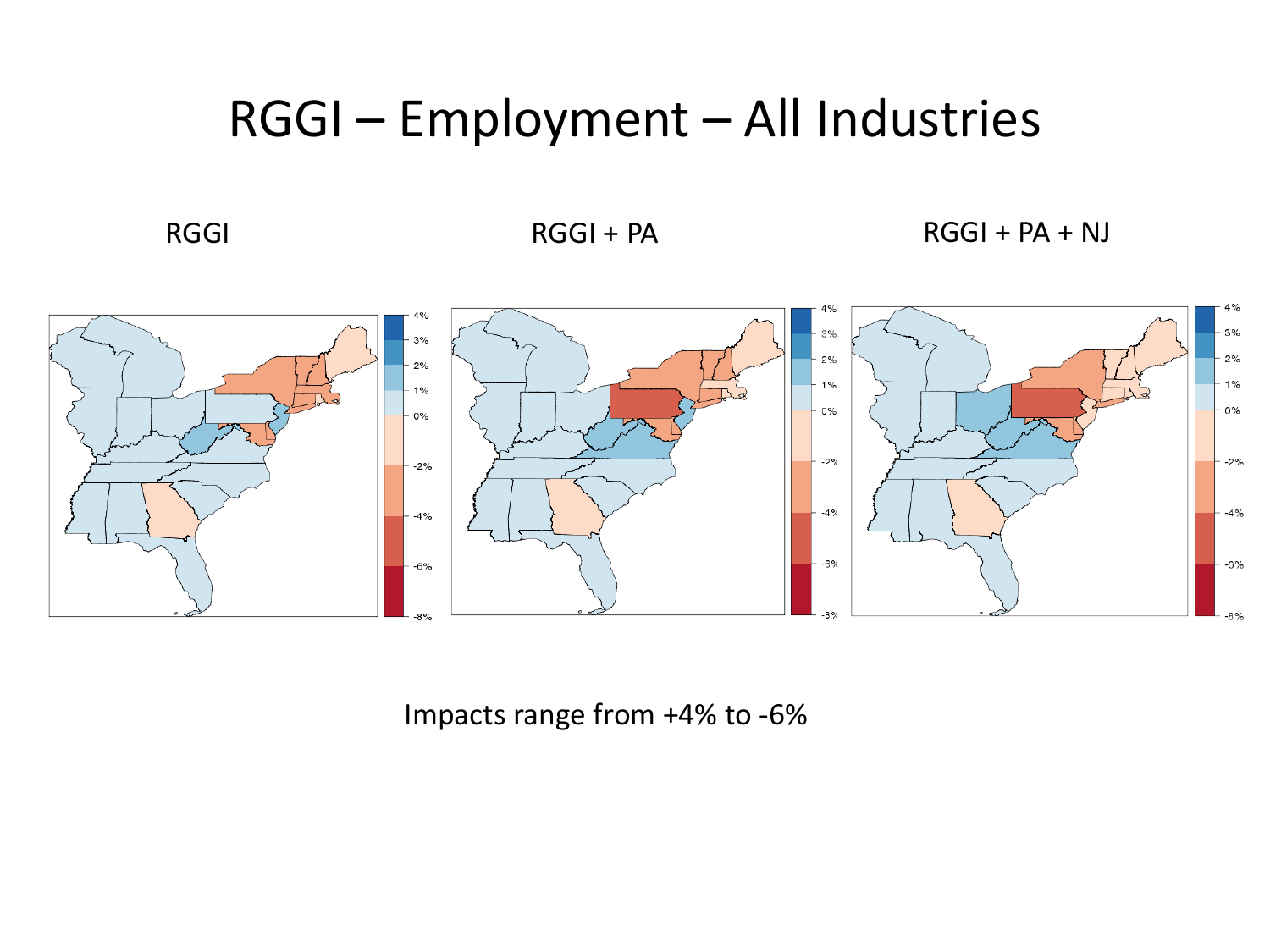#### RGGI – Employment – Energy-Intensive Industries

RGGI RGGI + PA RGGI + PA RGGI + PA + NJ



Impacts range from +4% to -8%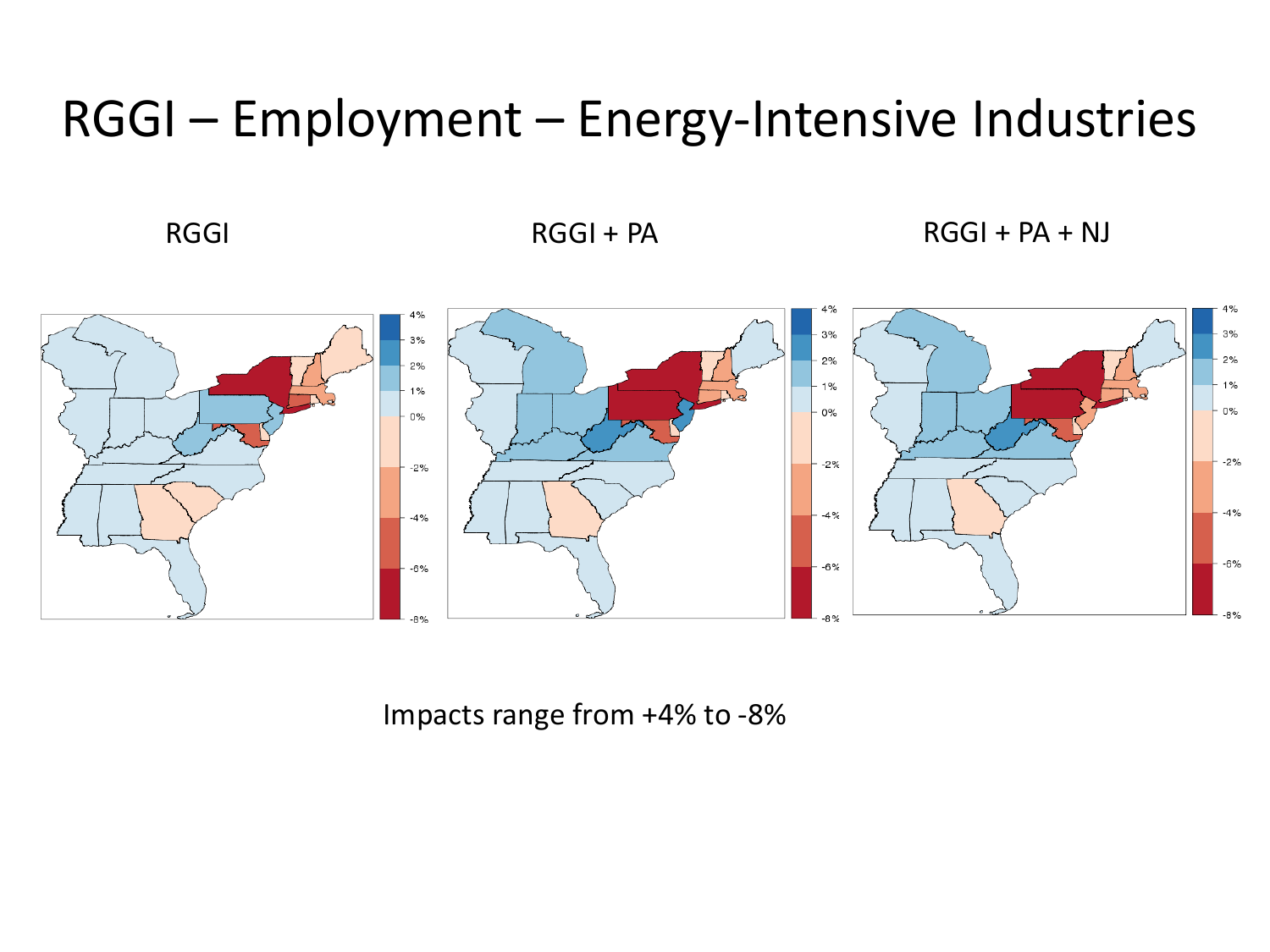# Conclusions- RGGI

- Responsiveness typically increases with energy intensity
- Economic activity decreases with own energy prices
- Economic activity increases with energy prices of competitors
- Indirect energy cost impacts are weaker than direct costs
- Mostly expected results from simulations
	- More energy-intensive industries have bigger impacts
	- Economic activity increases in neighboring states
	- States joining RGGI shift from positive to negative
	- Bigger impacts on RGGI states near non-RGGI states
	- High-energy industry employment losses up to 6%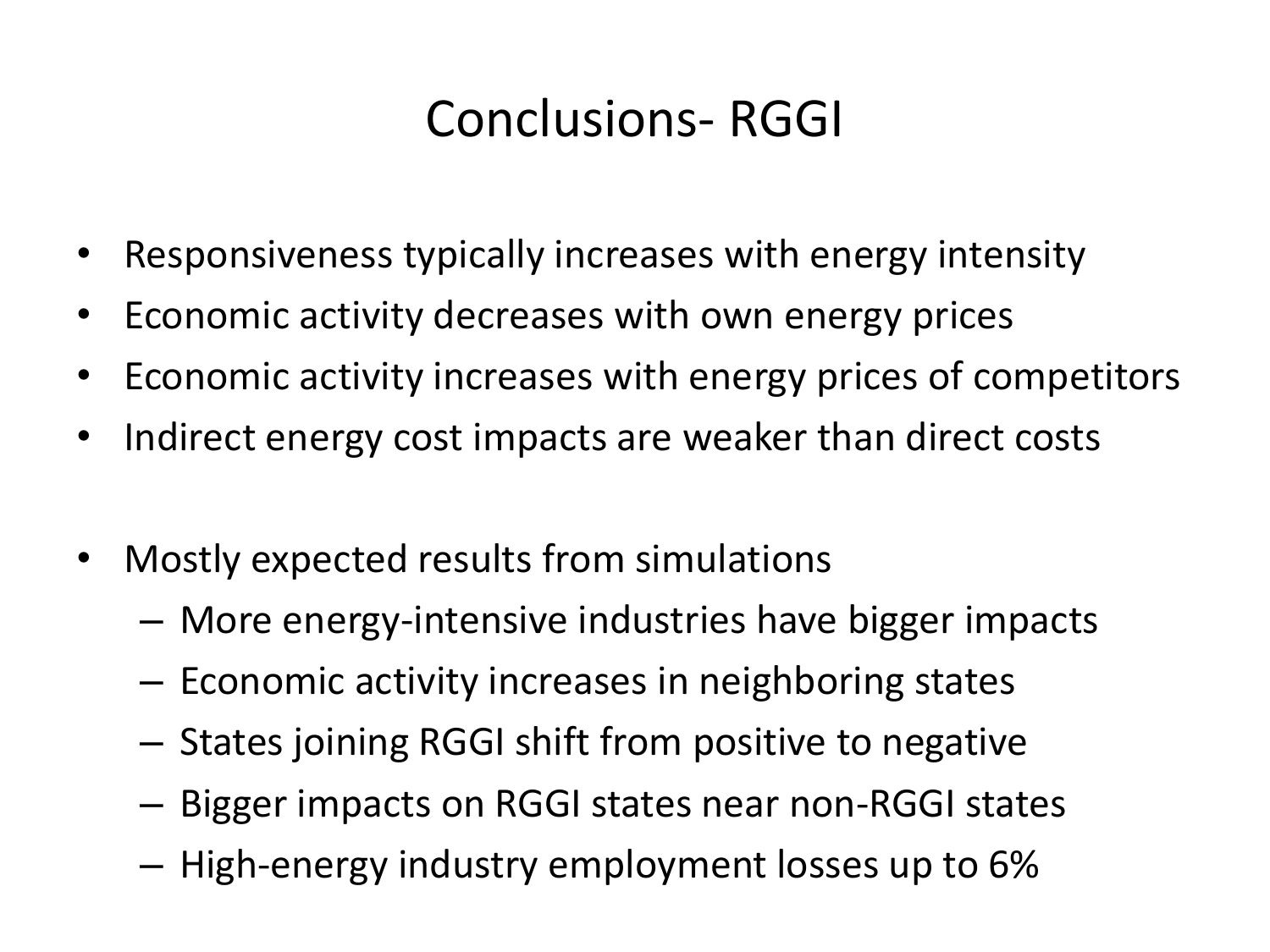# Expanding This Research

- Applications of this model in other settings
	- Carbon leakage under A.B. 32 in California
	- Clean Power Plan, possible future carbon prices
- Ex-Post analysis comparing predictions to results
	- Actual responses in California, RGGI
	- Takes time for data to become available
	- Policy "experiments" would be helpful (random assignment?)
- Modeling expectations and policy uncertainty
- Regulation of toxics and other non- $CO<sub>2</sub>$  pollution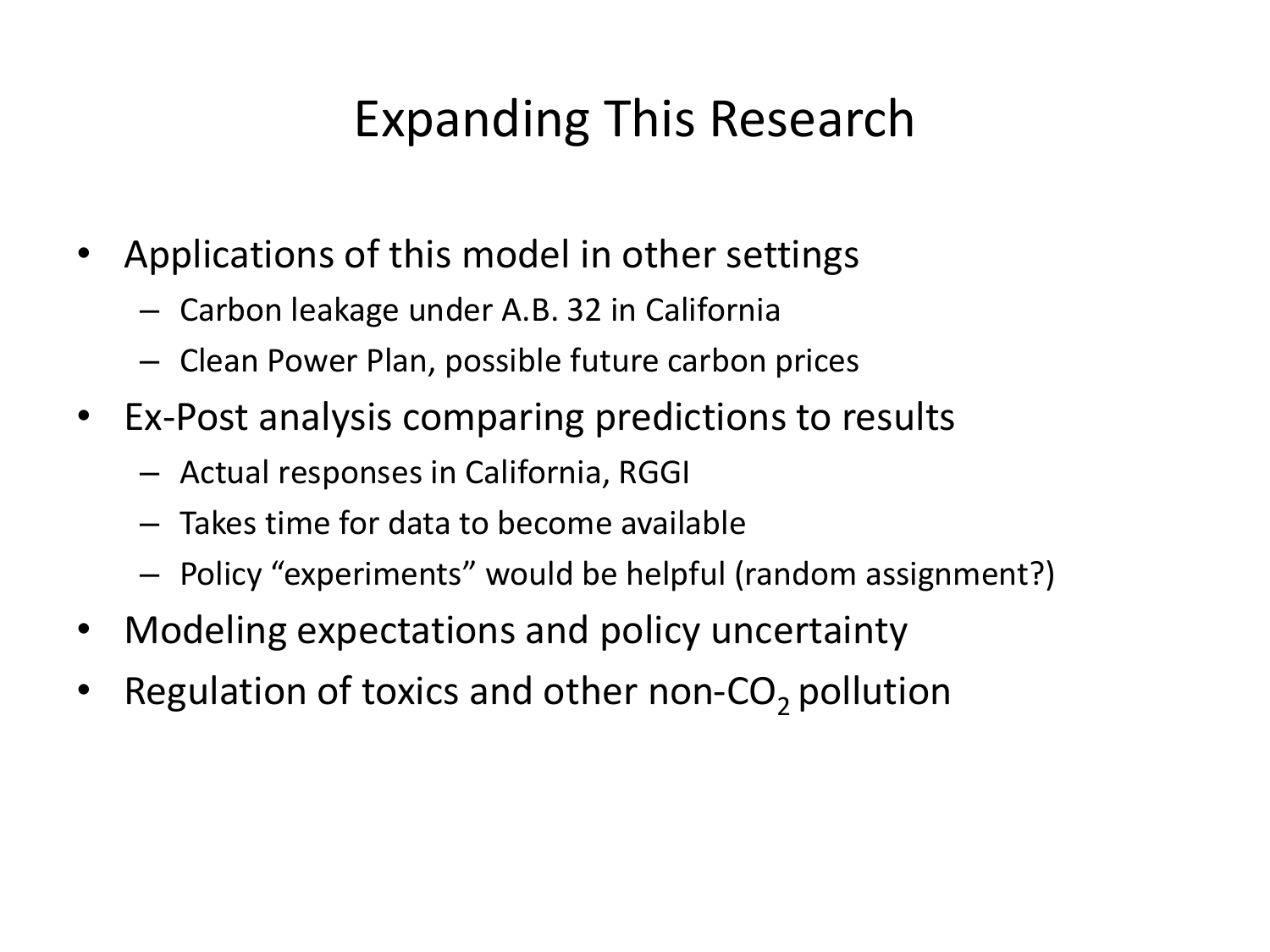# Climate Policy and Clean Innovation

- Usually focus on **Product** innovation
	- R&D subsidies => Invent new clean technology
- Don't forget Process innovation
	- "Way of doing business"
	- Carbon price => incentives to change behavior
	- Higher gasoline prices =>
		- Drive hybrid car
		- Drive more efficiently
		- Drive less
- Can use output/energy to measure overall process innovation
- Reducing carbon footprint can be costly
	- Concerns about leakage are real
	- TANSTAAFL